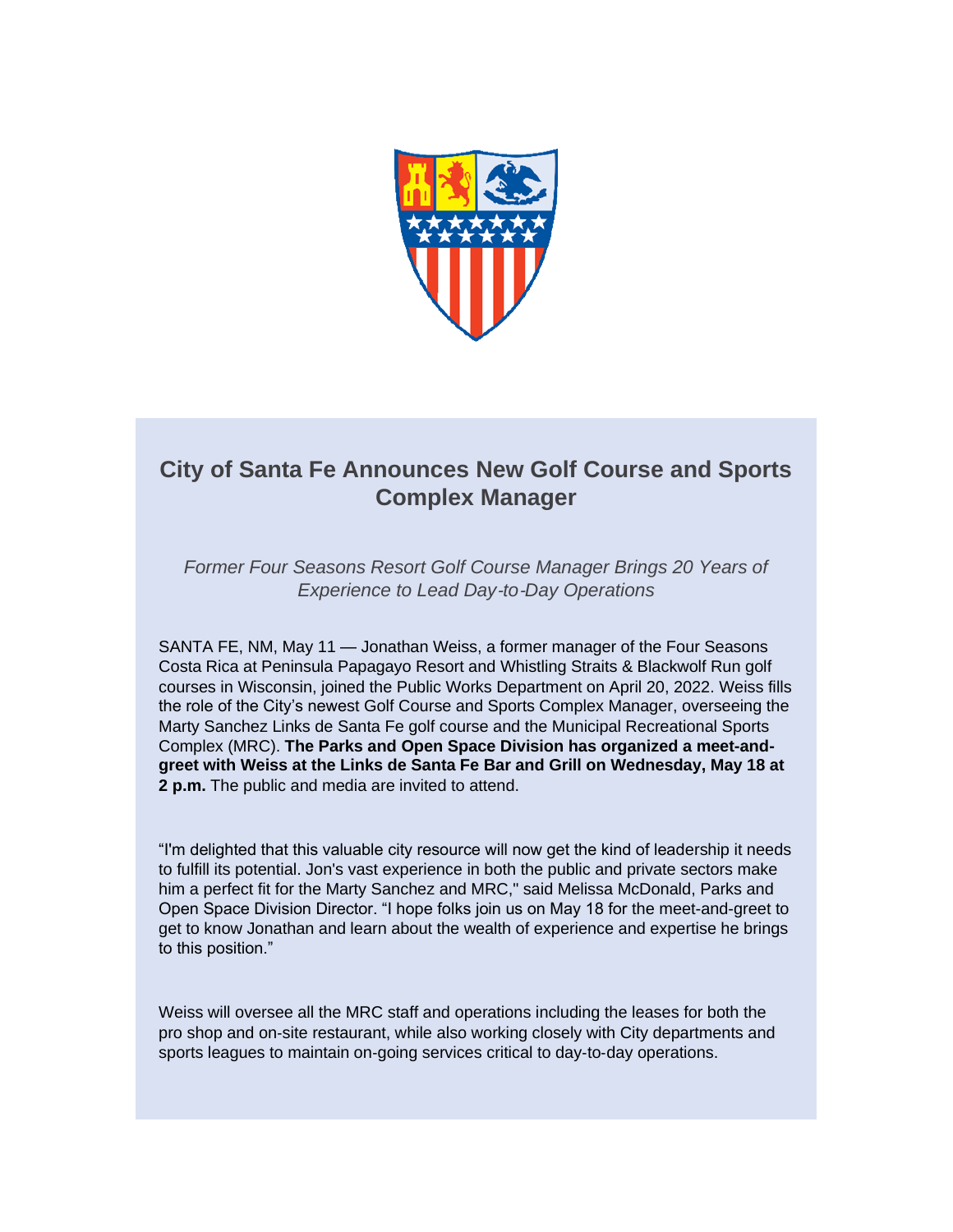"I am thrilled to join the MRC and the Marty Sanchez Links de Santa Fe team," said Weiss. "I look forward to continuing the tradition of great golf and responsible management of these beautiful public resources for the City of Santa Fe."

As the new manager of one of the City's revenue generating departments, Weiss brings 20 years of experience in the golf industry that will offer insight on revenue generation and management practices to move the facility forward. Beyond his management role at The Four Seasons La Peninsula Papagayo Resort in Guanacaste, Costa Rica, and Whistling Straits & Blackwolf Run – the host facility for the 2021 Ryder Cup – Weiss is also a former college instructor in the areas of Golf Course Management and Hotel & Hospitality Management. As a result of his global work experience, he speaks Swahili and Spanish as well as English.

Born and raised in Springfield, Missouri, Weiss obtained a Bachelor of Arts in Spanish and Global Studies from Drury University in 2000 and a Master of Science in Management and Organizational Behavior from Silver Lake College of the Holy Family in 2012. He also earned a Master of Arts in Linguistics and Translation from Trinity Western University in BC, Canada, in 2020.

Weiss was an NCAA scholarship athlete and assistant golf coach at Drury University. Most recently, he has worked as a Linguist with SIL International in Tanzania, East Africa, developing a writing system and literacy materials for the Pimbwe and Bende languages. He developed and published the first academic linguistic description for the Pimbwe language.

"The Golf Course and Sports Complex Manager position is a role that requires versatile knowledge in both the golf industry and day‐to‐day business operations for a single-use sports facility that spans over 1,200 acres," said Henry Lucero, Marty Sanchez Links de Santa Fe's in-house Marketing and Special Events Coordinator. "This position will direct staff members and lessees in an effort to generate revenue, boost exposure, and strengthen the course's ranking within the golf industry, and we're glad to have Jon on board to lead the way."

## **Meet-and-Greet with Jonathan Weiss**

**When:** May 18, 2 – 4 p.m.

**Where:** Links de Santa Fe Bar and Grill (205 Caja Del Rio Rd, Santa Fe, NM 87507)